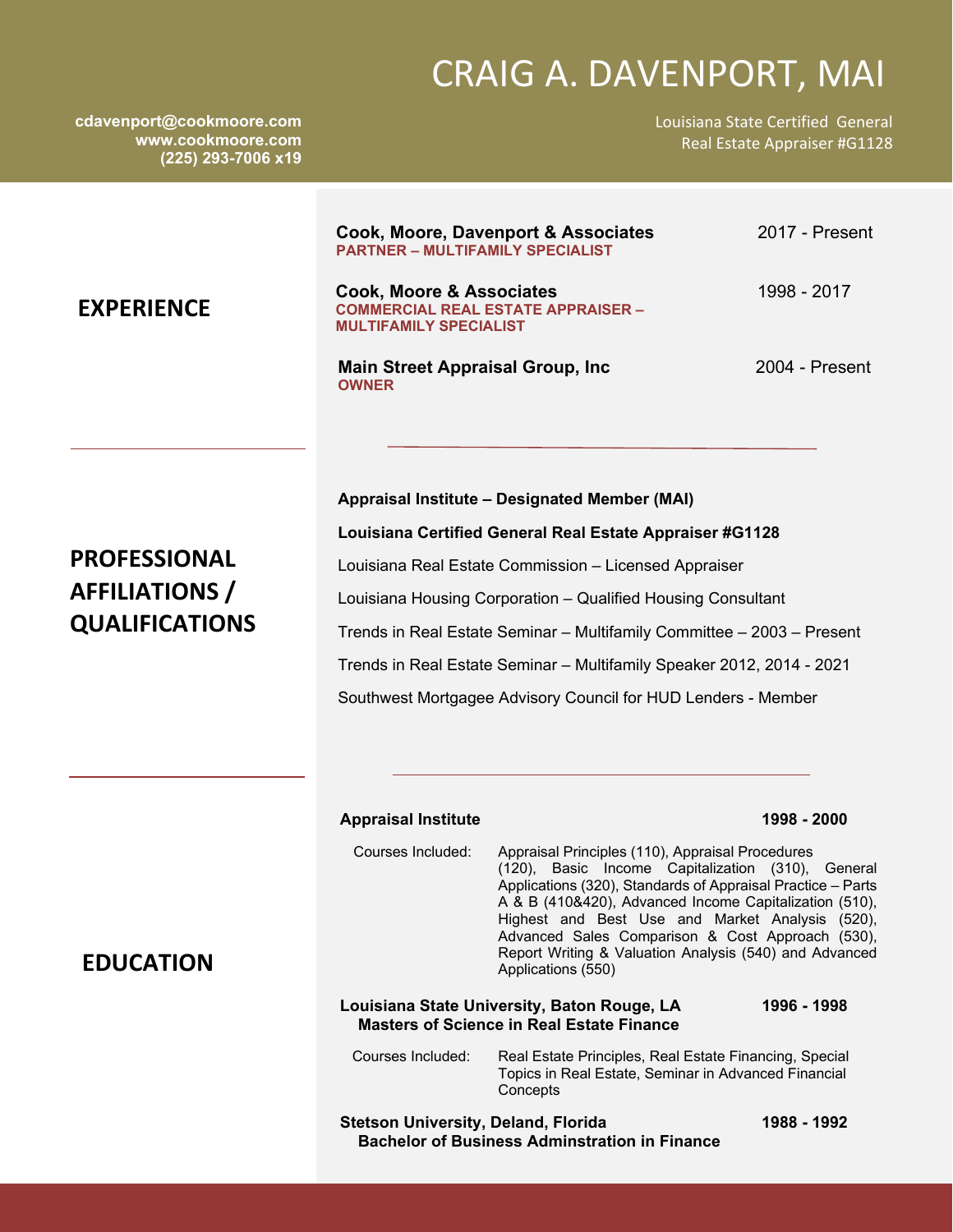# CLIENT LIST

I have signed or co-signed (in conjunction with Tom W. Cook, MAI, or D. Wesley Moore, II, MAI, CCIM) appraisals submitted to the following clients (among others):

Real Estate Firms/Others

## Banks

## Alliance Bank of Baton Rouge American Bank of Ruston American Gateway Bank AmSouth Bank Bancorp South Bank of America Bank of St. Francisville Bank of West Baton Rouge BB&T Beal Bank, Dallas, TX Britton & Koontz Bank Business Bank of Baton Rouge Business First Bank Capital One Bank Carter Federal Credit Union Citibank Community Development Citizens Bank & Trust Coastal Commerce Bank Community Trust Bank Compass Bank Crescent Bank & Trust Deposit Guaranty National Bank Deutsche Bank Eppraisal Network Fidelity Bank & Trust First American Bank First Bank, Baton Rouge First Bank & Trust, New Orleans First Horizon Bank First National Bank Florida Parishes Bank Gulf Coast Bank & Trust Hancock Bank Home Bank – Lafayette Home Federal Bank Iberia Bank Iberville Bank & Trust J.P. Morgan Chase Bank Lakeside Bank Louisiana Bank & Trust MidSouth Bank Omni Bank Origin Bank Peoples State Bank Progressive Bank Regions Bank Resource Bank St. James Bank & Trust St. Martin Bank & Trust State Bank & Trust Teche Federal Savings Bank Trustmark National Bank Union Planters Bank U.S. Bank - St. Louis Washington State Bank

Adams & Heutsch, Attorneys at Law A. C. Lewis Management Alexandria Affordable Housing Corp. Beau Box Commercial Real Estate Brockman Enterprises Brown Builders, Shreveport Brownstone Companies Buddy Amoroso Properties Butler Snow Cameron Parish Police Jury Capital Realty Group Capmark Finance CB Richard Ellis C-III Asset Management Christopher Homes Community Development, Inc. (CDI) CST Land Developers - Delahaye Domain Companies of Louisiana EBR Council on Aging Fairfield Property Management Gulf Coast Housing Partners HRI Properties, New Orleans Jones Walker JPI Campus Quarters Latter & Blum Property Management Louisiana Housing Corporation Local Initiatives Support Corp (LISC) Louisiana Military Housing, LLC Maestri-Murrel Property Management McCormack Baron Salazar Provident Realty Advisors R. W. Day & Associates Radney Management, Houston, TX Standard Enterprises, Monroe Summit Asset Management Sunquest Properties, Monroe Switzenbaum & Associates The Domain Companies of LA The Lynd Company The NRP Group Vintage Realty, David Alexander Volunteers of America Wisznia & Associates, New Orleans Woodward Interests, New Orleans Mortgage Companies

## Alliant Capital, LLC American Property Financing AMI Capital Arbor Commercial Mortgage Beech Street Capital Bellewether Enterprise Berkadia Commercial Mortgage Berkshire Capital Financial Bridger Commercial Funding

Cain Brothers Funding

#### Mortgage Companies (con't)

Cambridge Capital Group, Inc. Capital Financial Resources Capital One Multifamily Finance Centennial Mortgage Centerline Capital Group Churchill Stateside CIBC Oppenheimer Collateral Mortgage Capital Column Financial Crain Mortgage Group Credit Suisse First Boston CW Capital Davis-Penn Mortgage Deutsche Bank Dougherty Mortgage Dwight Capital Eastern Mortgage Capital Enterprise Mortgage Inc. Evanston Financial Fannie Mae Gershman Mortgage GMAC Commercial Funding Grandbridge Real Estate Capital Green Park Financial Greystone Servicing Corporation Harper Capital Partners HFC Funding Highland Commercial Mortgage Housing & Healthcare Finance John Hancock Real Estate Finance Keybank Real Estate Capital Lend Lease Mortgage Capital Love Funding Malone Mortgage Company Midland Commercial Funding MMA Financial M&T Realty Capital National Realty Funding Oak Grove Capital Oppenheimer Multifamily Housing Pace Realty Advisors PNC Multifamily Capital Protective Life Insurance Company Prudential Huntoon Paige QCR Holdings, Inc Red Mortgage Capital Red Stone Agency Lending Reilly Mortgage Group, Inc. Rockhall Funding Rockport Mortgage Corp. Silverhill Financial Sims Mortgage Funding, Inc. Wachovia Multifamily Capital Walker & Dunlop Wells Fargo

Whitney National Bank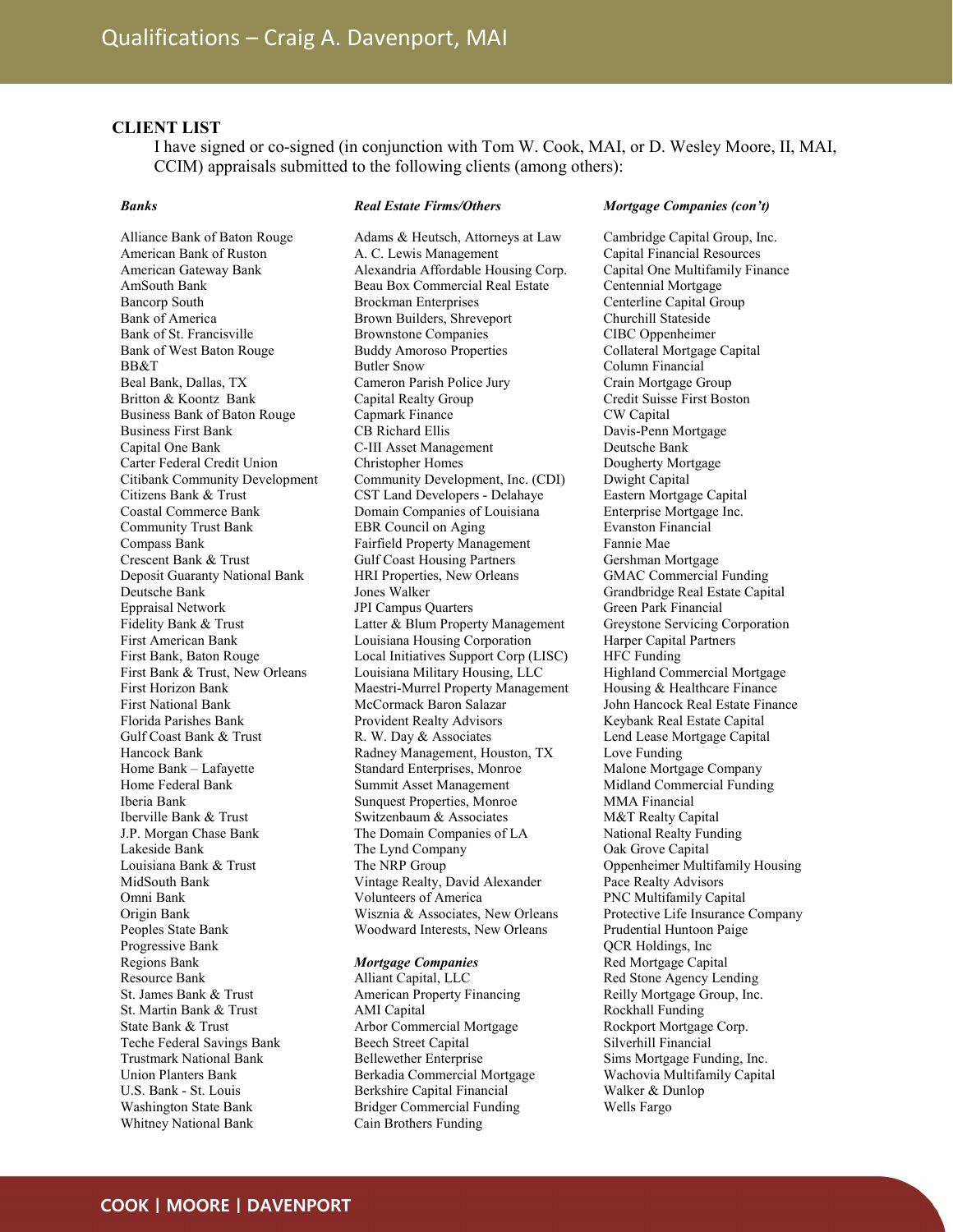# SPECIALIZED APPRAISAL EXPERIENCE

I have signed or co-signed (in conjunction with Tom W. Cook, MAI, or D. Wesley Moore, II, MAI, CCIM) appraisals of numerous office buildings, retail buildings, industrial facilities, apartment complexes and vacant and/or wetland tracts. A list of relevant properties is provided:

# Apartments - Baton Rouge Area

Howell Park

438 Main St Apts Appletree Ardenwood Park Arlington Townhomes Arsenal Park Atrium Condos Audubon Park Bayonne at Southshore Bay Towers Bella of Baton Rouge Bellemont Victoria Bellemont Victoria II Bluebonnet Place Bon Carre' Court Broadmoor VIP Cabana Gardens Canterbury Square Capitol View Catholic Presbyterian Cedarwood Cherry Creek College Park College View Copper Ridge Cottages of Baton Rouge Country Club II Country Place Court of Three Sisters **Crestworth** Cypress at Gardere Cypress Lakes Cypress Park Dali Place Domain at Mid-City Donmoor Dove Creek Edgewater Edgewood Place El Cid Enclave at Towne Center Evangeline Place Evergreen at Coursey Place Forestwood Gaslight Square Duplexes GCHP - One Stop Georgetown/Melrose Plaza Goodwood Place Grand Oaks Greenoaks Greenside Ridge Hampton Court Hidden Pointe Highland Plantation Holly Court

Hudson Square Indigo Park Ingleside Quarters Jackson Square Jaguar Plaza The Jefferson Jefferson East Jefferson Heights Jefferson Lakes - Phase I Jefferson Manor Jefferson Oaks Kenilworth Ridge King's Court Kingston Point KP Alaska LaBelle/Centurion Place Little Vegas Live Oaks Lofts at Dawson Park Longridge Magnolia Trace Mallard Crossing Melrose Manor House Mansions in the Park Mariners Landing Marquette Meadows at Nicholson Melrose I Melrose Peppermill Melrose Place Mirage Villa Monet Drive Monet Manor Monet Place Monterrey Townhomes Nine Oaks Place Normandy Village North Ardenwood Nottingham Court Oakbrook Oak Village One Lakeshore Place Palms at McClelland Parc Fontaine Park East I& II Park Rowe Peaks of Baton Rouge Pecan Creek Pelican Bay - Phase III Pine Grove Pirates Bend Progress Park

Provincial-Crillon Apts **Ouarters** Ranch House Redwood Rembrandt Renaissance Gateway Riverland River House River Pines Royal Palms Sable Chase Sam Vista Sandpiper Scott Elementary SRO Sharlo Sharlo Terrace Sherwood Acres Sherwood Shadows Condos Southern Meadows Southgate Towers Southpark VIII Spanish Oaks Spires of Sherwood Stadium Square Stadium's Edge St Theresa Suburban Tanglewood Teakwood Village The Addison The Palms The Patrician Tiger Plaza Apartments Tiger Tower Titian Apartments Titian Courtyard Towne Oaks Turner Plaza Tuscany Villas Villa St. Francis Village Four Village Green Wedgewood Wesley Chapel West Chimes Place Willow View I - III Willow View V Winbourne Terrace WN Tower Woodcrest Urban Meadows Village de Province Townhomes Willow Bend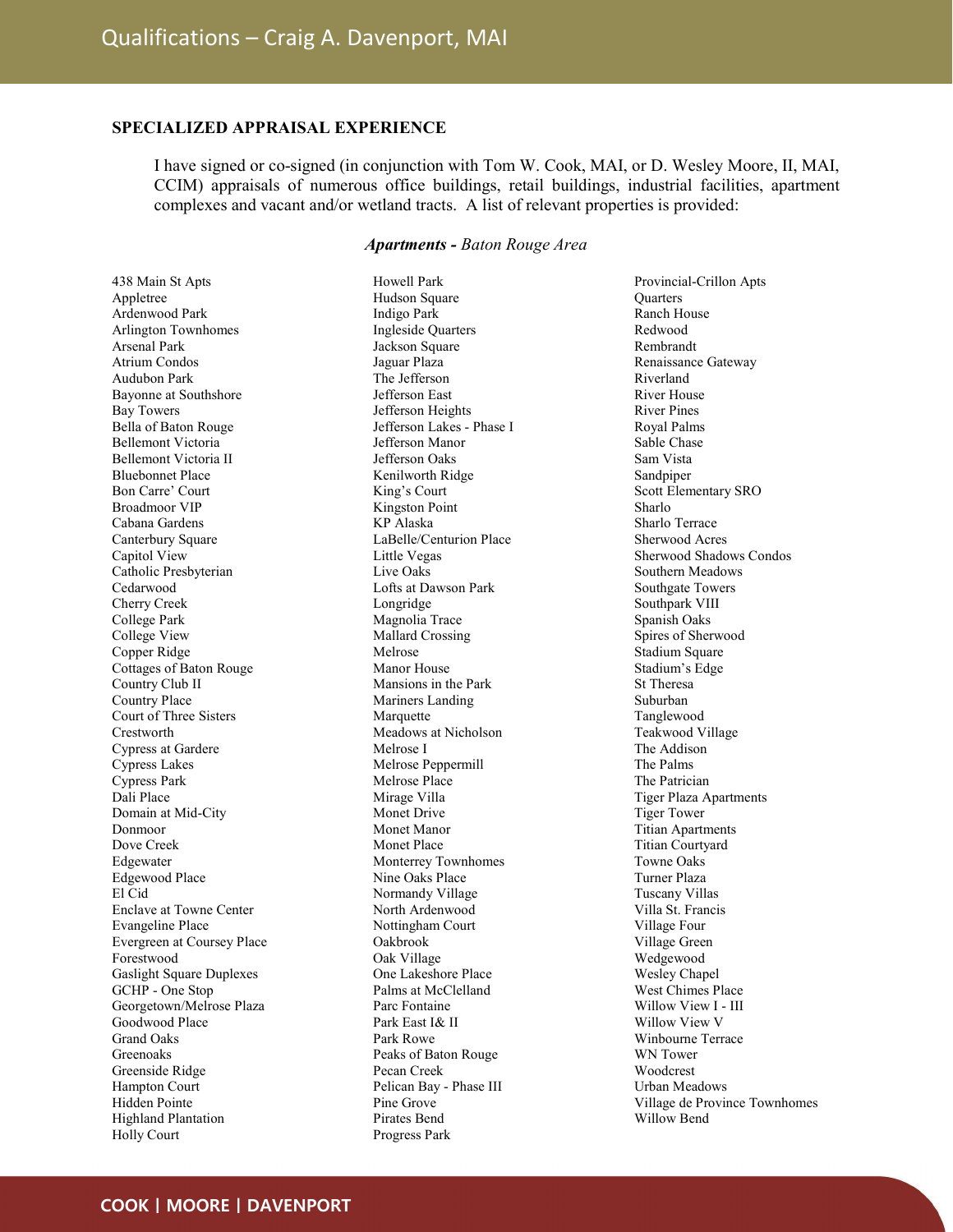Apartments - Baton Rouge Suburbs Baker Plaza, Baker Baker Townhouses, Baker Bass Pro Apartments, Denham Springs Boardwalk Apartments, Denham Springs Camelia Trace Apartments, Baker Chateau Baker, Baker Cypress Gates, Denham Springs Eden Church Apts, Denham Springs Greenwood Park Apartments, Baker Lemann Building Apartments, Donaldsonville Live Oak Trace, Denham Springs Livingston Manor Apartments, Denham Springs Manchac Lake Apartments, Prairieville Mansion at Ivy Lake, Gonzales North Highlands, Denham Springs Oak Village, Denham Springs Old Dutchtown Apartments, Prairieville Plantation Gardens Apartments, Zachary Preserve at Dutchtown Townhomes Silver Oaks Apartments, Prairieville Springs at Juban Apartments, Denham Springs Springtree Apartments, Denham Springs Village at Magnolia Trace, Zachary Westport Village Apartments, Port Allen Windsor Court Apartments, St. Gabriel Zachary Parkside Apartments, Zachary

#### Apartments - Alexandria Area

Arbor Hills Apartments, Pineville Chateau Deville Apartments, Alexandria Chateau Royale Apartments, Alexandria Hickory Hills Apartments, Alexandria Leisure Villa Apartments, Alexandria Misty Hollow Apartments, Pineville Pine Trace Apartments, Pineville Rapides Senior Housing, Alexandria

Apartments - Hammond Area Contempo Apartments, Hammond Creekwood Townhomes, Hammond Cypress Estates I, II & III Duplexes, Ponchatoula Hammond Eastside Apartments, Hammond Hammond Place Apartments, Hammond Hammond Station Apartments, Hammond Krogen Kove Apartments, Hammond Lion's Gate Apartments, Hammond Lions Way Apartments, Hammond Mabry Place Townhomes, Hammond Tangi Lakes Apartments, Hammond The Heights I & II Apartments, Hammond West View Apartments, Hammond

Apartments - Houma/Thibodaux Area Barataria Station Apartments, Houma Bimini Bay Apartments, Houma Bonne Terre Village I Apartments, Houma Cameron Isles Apartments, Houma Houma Highlands I & II Apartments, Houma Landing at Bayou Cane Apartments, Houma Residences at High Point Apartments, Gray Thibodaux Apartments, Thibodaux

## Apartments - Lake Charles Area

Chateau du Lac Apartments, Lake Charles Country Manor Apartments, Leesville Festival Apartments, Lake Charles Holly Grove Apartments, Leesville Magnolia Apartments, Vinton Mullers Lofts Apartments, Lake Charles Peppermill Apartments, Sulphur Place Vendome Apartment, Lake Charles Shadowwood Apartments, Lake Charles Somerset Apartments, DeRidder Sulphur Springs I & II Apartments, Sulphur The Embers at Timber Ridge, Lake Charles University Square Apartments, Lake Charles Whispering Pines Apartments, Lake Charles Wilshire Apartments, Lake Charles

### Apartments - Lafayette Area

Acadian House Apartments, Lafayette Bottle Art Lofts, Lafayette Bridgeway I & II Apartments, Lafayette Camellia Gardens Apartments, Lafayette Chateau Des Lion Apartments, Lafayette Chateau Lafayette Apartments, Lafayette Cherokee Apartments, New Iberia Cherry Brook Apartments, New Iberia Grande Pointe Apartments, Lafayette King Louis XIV Apartments, Lafayette Lafayette Courthouse Building, Lafayette Lafayette Gardens Apartments, Lafayette Meadows Apartments Lafayette Mon Chateau Apartments, Lafayette Myrtle Place Apartments, New Iberia New School Days Apts, New Iberia Parc Gardens Apartments, Lafayette Park Shadows Apartments, New Iberia Pecan Terrace Apartments, Lafayette Pinhook South Apartments, Lafayette Plantation Crossing Apartments, Lafayette Reserve at River Place, Lafayette School Days Apts, New Iberia Shady Oaks Apartments, Crowley South Pointe Apartments, Lafayette St. Edwards Subdivision, Lafayette Villas at Angel Point Elderly, Lafayette Villas at Lafayette Apts, Lafayette Villa Broussard Apartments, Broussard Willowbend I and II Apartments, Lafayette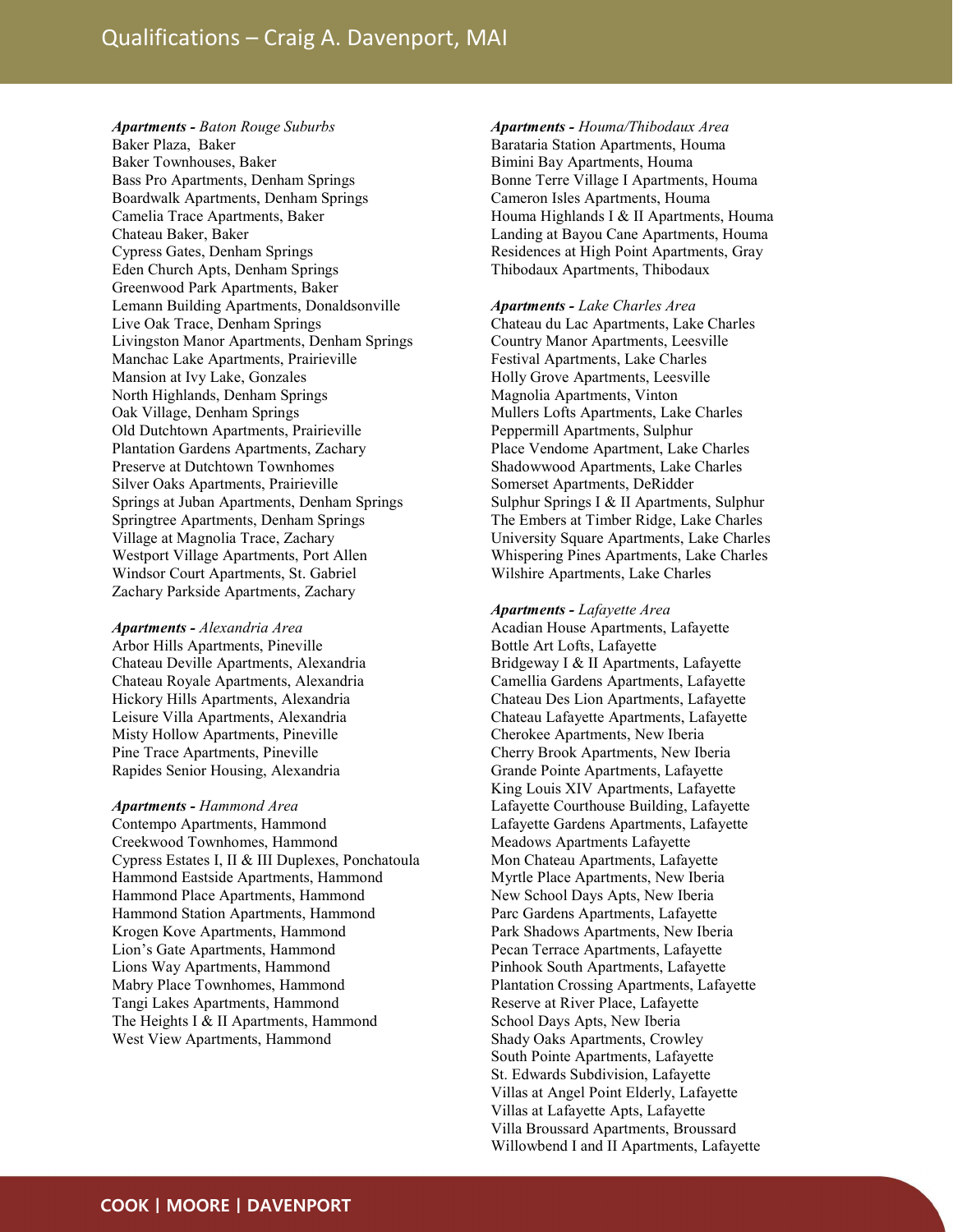Apartments - Monroe Area Ashford Place Apartments, Monroe Azalea Park Apartments, Sterlington Churchill Townhomes, Monroe, LS Finks Hideaway Apartments, Monroe Hillcrest Apartments, Monroe II Frances Place Apartments, Monroe Miller Roy Apartments, Monroe Murray Place Apartments, Monroe Nonpareil Apartments, Monroe Oak Manor Apartments, Monroe Parish Square Apartments, Monroe Parkview Apartments, Monroe Park Place III Apartments, Monroe Pinnacle Apartments I & II, Monroe Pinnacle Apartments - Phase III, Monroe Pinnacle Apartments IV & V, Monroe Plantation Apartments, Monroe Pleasantview Apartments, West Monroe Raymond Quarters Apartments, Monroe Riverwood Apartments, Monroe Shadow Glen Apartments, West Monroe Signature Place Apartments, Monroe Town & Country Apartments, Monroe Village North Apartments, Monroe Westbrook Apartments, West Monroe Westchester Square Apartments, Monroe Wilshire Apartments, Monroe Wooddale Apartments, Monroe

#### Apartments - New Orleans Area

2101 Louisiana Avenue Apartments, New Orleans 2222 Tulane Avenue Apartments, New Orleans Arbors on the Lake Apartments, New Orleans Audubon Pointe Apartments, Algiers Beechgrove I & II Apartments, Westwego Bella Ridge South, River Ridge Britton Apartments, Terrytown Bywater Arts Lofts, New Orleans Bywater Arts Lofts II, New Orleans Cabbage Alley Apartments, New Orleans Canterbury House Apartments, New Orleans Carrollton Parc Apartments, New Orleans Chateau Ames Apartments, Marrero Chateau Thierry Apartments, New Orleans Columbia Citi Residences Apartments, New Orleans Constance Lofts, New Orleans Curran Place Apartments, New Orleans Delachaise Condos, New Orleans DH Holmes Apartments, New Orleans Ephesus Senior Housing, Westwego Falstaff Apartments, New Orleans Filmore Parc I & II Apartments, New Orleans Flint Goodridge Elderly Apartments, New Orleans Gates on Manhattan Apartments, Harvey GCHP-MLK Apartments, New Orleans Gulfway Terrace Apartments, New Orleans Hidden Lakes Apartments, New Orleans East

Apartments - New Orleans Area (con't) Hollywood Park Apartments, Marrero Holy Angels on St. Claude Apts, New Orleans Iberville Onsite - Phases I - VI, New Orleans Jackson's Landing Apartments, New Orleans Josephine Lofts Apartments, New Orleans Lakewind East Apartments, New Orleans Magnolia Gardens Apartments, New Orleans Magnolia Square Apartments, New Orleans Malcolm Kenner Apartments, Kenner Marquis Apartments, New Orleans McCaleb Supportive Housing, New Orleans McDonogh 16 Senior Apartments, New Orleans Muses - Phase II, New Orleans New Chateau Apartments, Marrero Nine 27 Apartments, New Orleans Oak Villa Apartments, Algiers Old Morrison Homes, New Orleans Palmetto Apartments, New Orleans Pines Apartments, Terrytown Pine Street Apartments, New Orleans Redemptorist Apartments, New Orleans Ridgefield Apartments, Marrero River Gardens CSII Apartments, New Orleans River Garden Elderly Apartments, New Orleans Rotunda Apartments, New Orleans Sacred Heart Apts, New Orleans St. Charles Gardens Apartments, New Orleans St. Germaine Apartments, Harvey St. Joseph Apartments, Gretna St. Michaels Apartments, New Orleans Skyview Terrace Apartments, New Orleans The Deaconess Apartments, New Orleans The Metro at Clearview, Metairie The Willows, New Orleans Village of Versailles Apartments, New Orleans Westchase Apartments, New Orleans

Apartments - St. Tammany Parish Area Brookstone Apartments, Covington Canterbury House Apartments I & II, Slidell Forestwood Apartments, Slidell Grand Palms Apartments, Mandeville Highland Apartments, Covington Ibis Trail Apartments, Covington Lakeside Apartments, Slidell Madison Park Apartments, Covington Northshore Apartments, Slidell Pine Crest Apartments, Covington Springs at Fremeaux Apartments, Slidell

Apartments - Shreveport/Bossier City Area Alexis Park Apartments, Bossier City Ashton Pines Apartments, Shreveport Boulders on Fern Apartments, Shreveport Brookwood Apartments, Shreveport Brown Park Estates, Shreveport Canebreak Apartments, Shreveport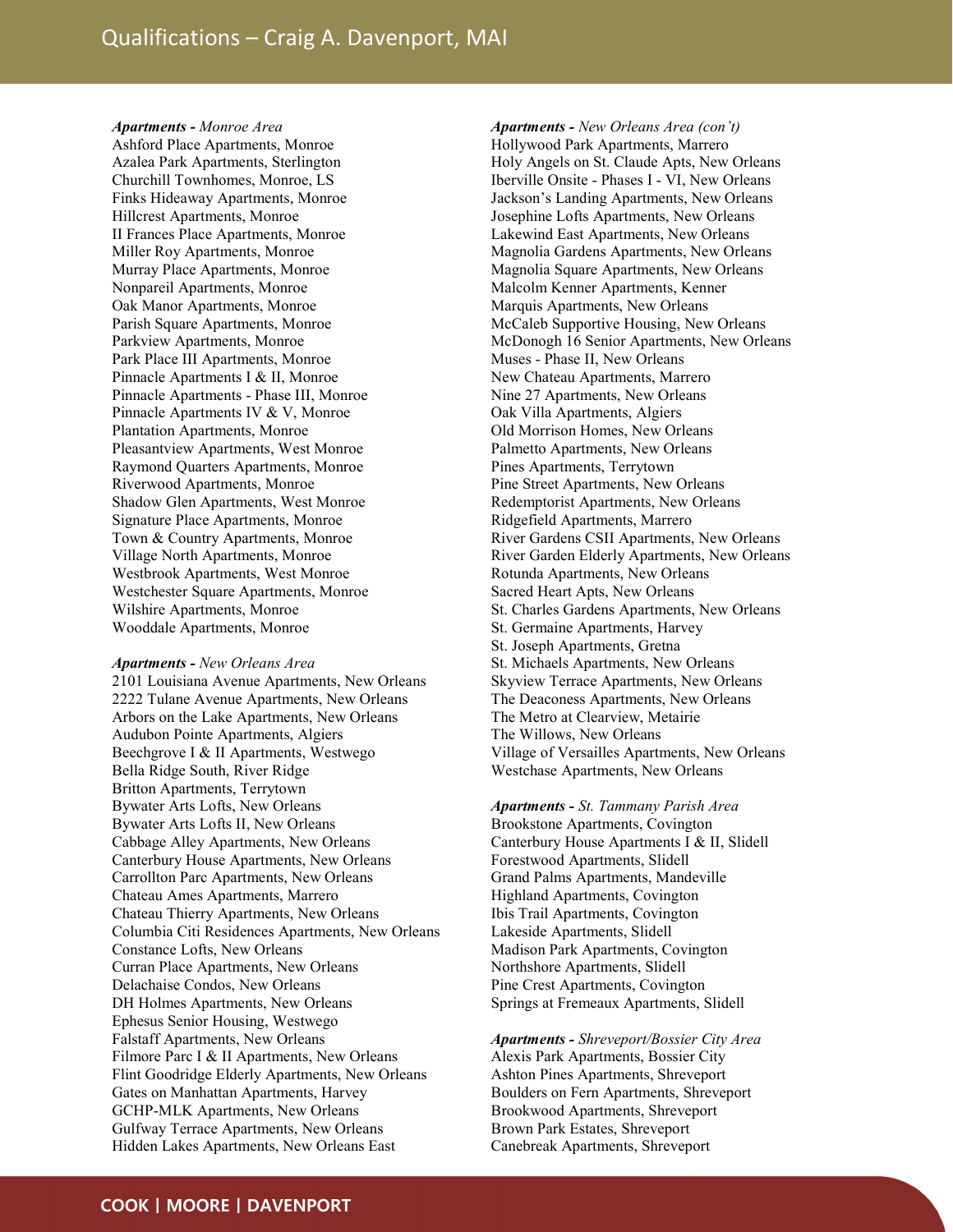Apartments - Shreveport/Bossier City Area (con't) Castlewood Apartments, Shreveport Eden Gardens, Shreveport Embassy Apartments, Shreveport Fern Park Apartments, Shreveport Fountain Lakes Apartments, Bossier City Fox Creek Apartments, Shreveport Grimmett Drive Apartments, Shreveport Heritage Village Apartments, Bossier Holy Cross West Apartments, Shreveport Island Park Apartments, Shreveport Kingston Village Apartments, Shreveport Lakeville Townhomes, Shreveport Northgate Apartments, Bossier City Northside Villas Apartments, Shreveport Pine Hill Apartments, Shreveport Riverdale Apartments, Shreveport Riverscape Apartments, Shreveport Sommerset Apartments, Shreveport Stone Vista Apartments, Shreveport The Reserve of Bossier City, Bossier City The Reserve of Bossier - Phase II, Bossier City Towers at Cross Lake Apartments, Shreveport Treetops Apartments, Shreveport United Jewelers-Lee Hardware Apts, Shreveport Willow Trace Apartments, Shreveport

#### Apartments - Other Areas

Auburn Place Apartments, Deridder Bradford Place Apartments, Laplace Central Crossing Apartments, Convent Chadborne Estates, Boutte Chapparal Apartments, Leesville Columbia Gardens Apartments, Columbia Convent Trace Apartments, Convent Country Manor Apartments, Leesville DA Square Apartments, Des Allemands Ferriday Villa Apartments, Ferriday Gabriel Villas Apartments, Ville Platte Gates at Mill Creek, Bogalusa Hammermill Apartments, Opelousas Indian Summer Apartments, Natchitoches Lakeview Apartments I-IV, Natchitoches Madison Community Apartments, Tallulah Magnolia Villas Apartments, Tallulah Power & Water Apts, Ruston Reserve at Mansura Apts, Mansura Richard Smith Apts, Hahnville Richland Apartments, Rayville Ruston Apartments, Ruston Southern Place Apartments, Ville Platte Towne East Apartments, Bastrop Twin Lakes Apartments, Leesville University Place Apartments, Grambling Westlake Duplexes, Ferriday West Villa Apartments, Winnsboro Winnsboro Homes, Winnsboro Wyche Apartments, Tallulah

## Multifamily MAP Appraisals - HUD - 223(f)

#### Baton Rouge Area

Afton Oaks Apartments, Baton Rouge Bellemont I & II Apartments, Baton Rouge Bluebonnet Ridge Apartments, Baton Rouge Bristol Place Apartments, Baton Rouge Broadmoor Plantation Apartments, Baton Rouge Canterbury Square Apartments, Baton Rouge Citiscape at Essen Apartments, Baton Roue Highland Club Apartments, Baton Rouge Howell Place Apartments, Baton Rouge Hudson Square Apartments, Baton Rouge Kingston Point Apartments, Baton Rouge LaBelle Aire/Centurion Arms Apartments, BR Lakeside Villas Apartments, Baton Rouge Mansions in the Park Apartments, Baton Rouge Park East I & II Apartments, Baton Rouge Pelican Bay Apartments, Baton Rouge Pirates Bend Apartments, Baton Rouge Siegen Village Apartments, Baton Rouge Southgate Penthouses, Baton Rouge Sugar Hill Crossing SS, St. James The Patrician Apartments, Baton Rouge Tuscany Villas Apartments, Baton Rouge Village at Fountain Lake, Gonzales Village Maison Apartments, Walker

#### Houma/Thibodaux Area

Ansley Place Apartments, Houma Bayou Cane Apartments, Houma Chateau Audubon Apartments, Thibodaux

#### Lafayette Area

Acadian Manor Apartments, Lafayette Bridgeway Apts I & II, Lafayette Eola Manor Apartments, Broussard Moss Pointe Apartments, Crowley Rue du Lac Apartments, Lafayette Summer Place Apartments, Lafayette

#### Monroe Area

Frances Place Apartments, Monroe Grambling Apartments, Grambling Legacy at Cinnamon Apts, Ruston Legacy at Peachtree Apts, Ruston Meadowbrook Apartments, Monroe Murray Plaza Apartments, Monroe Ouachita Grand Apartments, Monroe Penny Lane Apartments, Ruston Pinnacle II Apartments, Monroe Riverwood Apartments, Monroe Wooddale Apartments, Monroe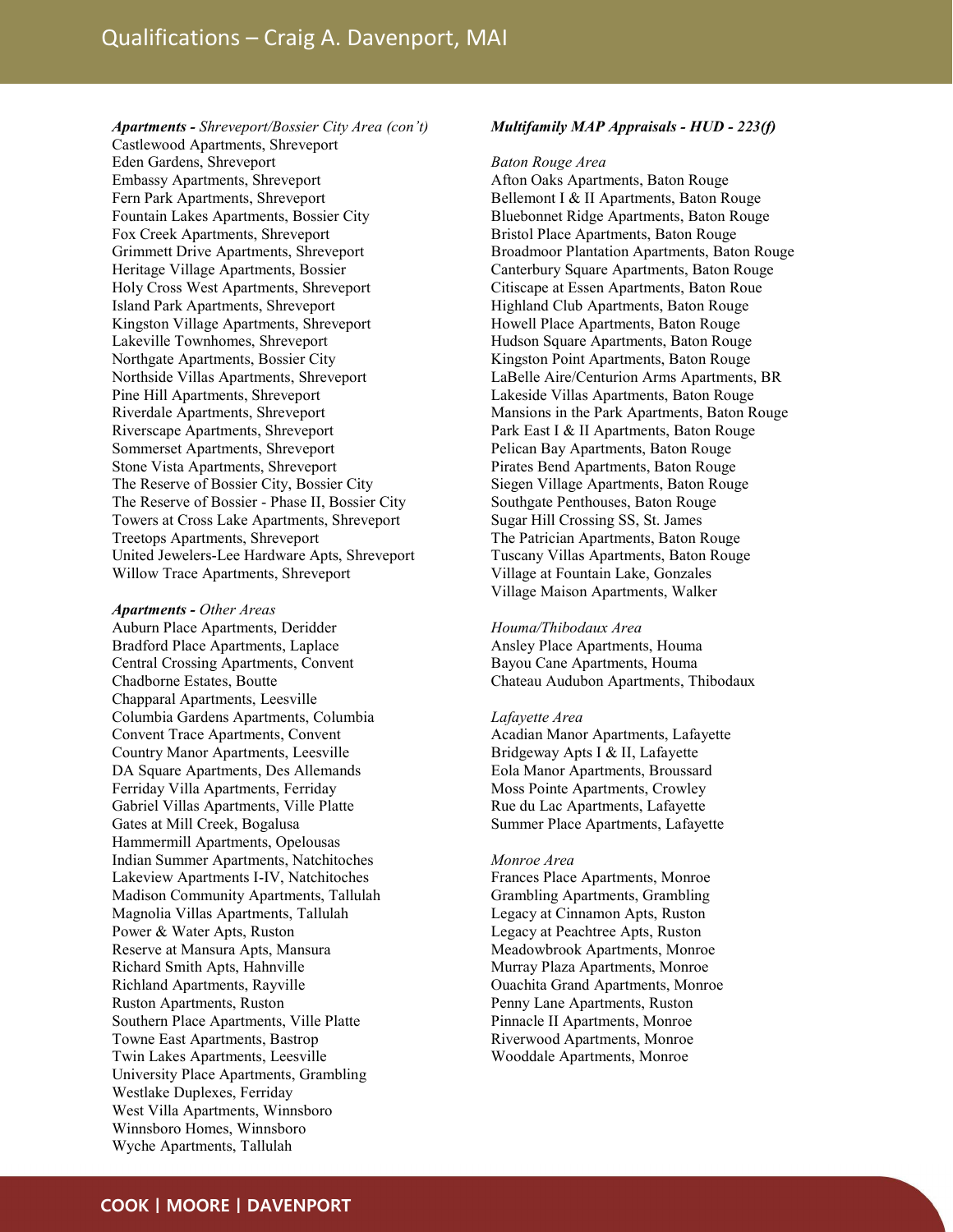## Multifamily MAP Appraisals - HUD - 223(f)

#### New Orleans Area

930 Poydras Apartments, New Orleans Audubon Pointe Apartments, New Orleans Bellemont Apartments, Metairie Bern Mas Apartments, New Orleans Calypso Bay Apartments, Gretna Camelot Apartments, Metairie Chateau Charles Apartments, New Orleans Chateau Cleary Apartments, Metairie Christopher Inn Apartments, New Orleans Cross Gates Apartments, Slidell Felicity-Harmony SS Complex, New Orleans Gravier Place Apartments, New Orleans Gretna Park Apartments, Gretna Groves at Miles Branch, Covington Jefferson Place Apartments, Marrero Magnolia Gardens Apartments, New Orleans Mater Dolorosa Apartments, New Orleans Metairie Manor I & II Apartments, Metairie McDonogh 16 Apartments, New Orleans Muses II Apartments, New Orleans New Chateau Apartments, Marrero Parkway Apartments, New Orleans Pine Street Apartments, New Orleans Pines Apartments, Gretna Place Dubourg Apartments, LaPlace Plaza Park Apartments, New Orleans Roquette Lodge I & II Apartments, Mandeville St. Bernard Manor Apartments, Meraux St. Martin Manor Apartments, New Orleans The Rendon Apartments, New Orleans Villa Additions Apartments, Slidell Villas at Emerald Park, Gretna Villa St. Maurice Apartments, New Orleans Westchase Apartments, Harvey Wynhoven I & II Apartments, Marrero

Shreveport/Bossier City Area Alexis Park Apartments, Bossier City Ashton Pines Apartments, Shreveport Aspens I & II Apartments, Shreveport Autumn Woods Apartments, Shreveport Canaan Towers Apartments, Shreveport Cedar Creek Apartments, Shreveport Corridor Apartments, Shreveport Fairmont Towers Apartments, Shreveport Fox Trail Apartments, Shreveport Greenwood Villas I-II, Shreveport Legacy at the Bentley Apts, Shreveport Paragon Estates, Sterlington Seasons I & II Apartments, Shreveport Sommerset Apartments, Shreveport South Point Apartments, Shreveport Towne Oaks South, Shreveport Treetops Apartments, Shreveport Westwood Village Apartments, Shreveport

#### Other Areas

Bethel Apartments, Alexandria Chateau Deville Apartments, Alexandria Indian Summer Apartments, Natchitoches Legacy at Lakeview Apts, Natchitoches Magnolia Place Apartments, Natchitoches Mason Estates Apartments, Alexandria Place Vendome Apartments, Lake Charles Signature Place Apartments, Monroe Somerset Apartments, DeRidder Southdowns Pavilion, Houma Sycamore Point Apartments, Leesville Tangi Lakes Apartments, Hammond Timber Ridge Apartments, Leesville Windrush Trace, Hammond

# Multifamily Housing - HUD 241(a)

Citiscape at Essen, Baton Rouge Highland Club Apartments, Baton Rouge Ivy Park Apartments, Baton Rouge The Landing at Bayou Cane Apartments, Houma Zachary Parkside Apartments, Zachary

# Multifamily Housing - HUD 221(d)4 (Market Study, Limited Appraisal, Firm Appraisal)

#### Alexandria Area

Bayou Place Apartments, Alexandria Magnolia Place Apartments, Natchitoches Magnolia Trace Apartments, Alexandria Magnolia Trace II Apartments, Alexandria Maison de Natchitoches Senior Apts, Natchitoches Mason Estates Apartments, Alexandria Wooddale Park Apartments, Alexandria

### Hammond Area

Creeks on Morrison, Hammond Creeks on Morrison - Phase II, Hammond Hammond Apartments, Hammond Natalbany Gardens Apartments, Hammond Providence Ridge Apartments, Hammond West Park Apartments, Hammond

Houma/Thibodaux Area Acadia Apartments, Thibodaux Bayou Reserve Apartments, Thibodaux Belmere Apartments, Houma Cane Ridge Apartments, Houma Houma Highlands Apartments, Houma Oaks on Bayou Natchez, Thibodaux Residences at High Point Apartments, Houma Terrebonne Parish Apartments, Thibodaux The Landings at Houma Apartments, Houma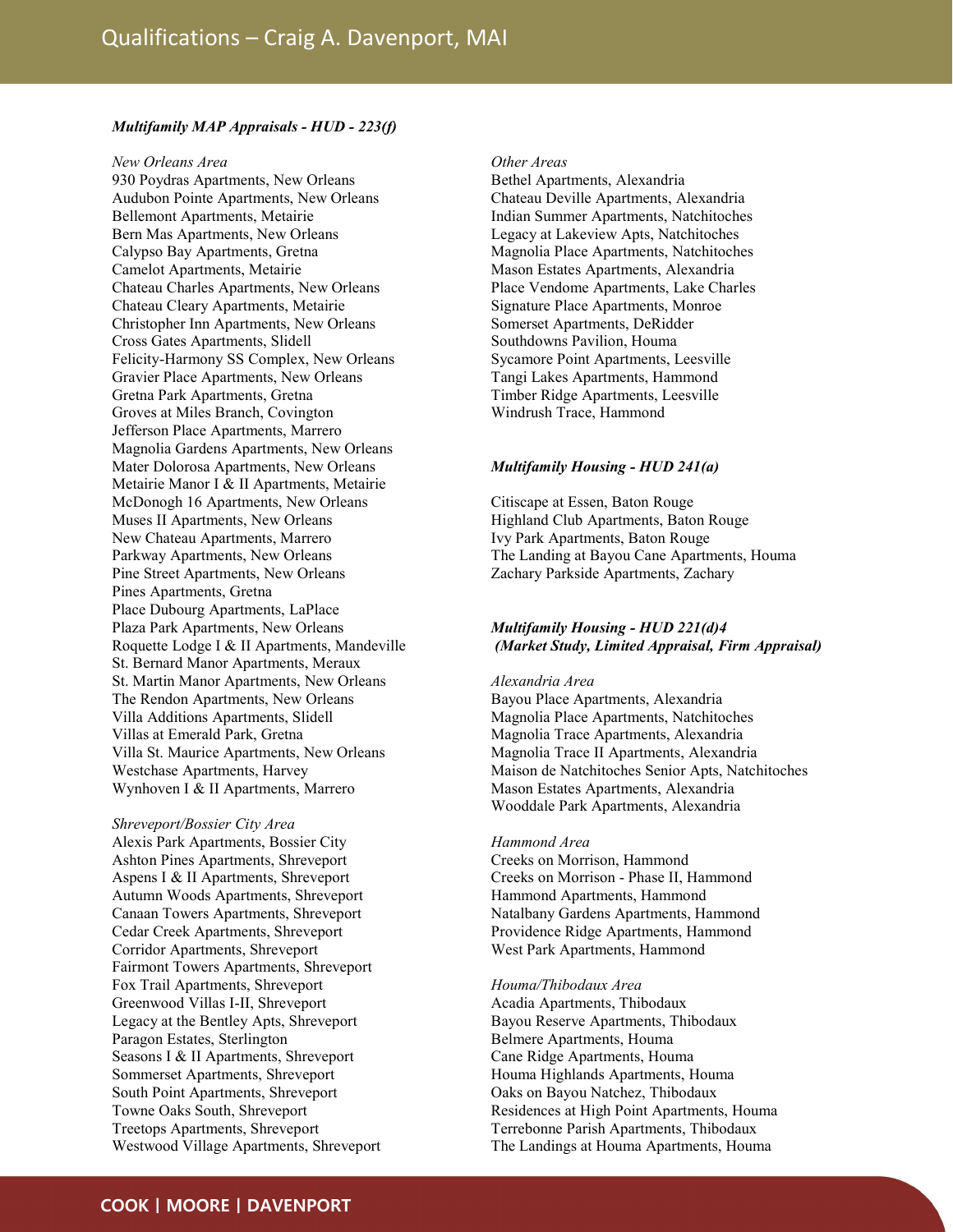# Multifamily Housing - HUD 221(d)4 (Market Study, Limited Appraisal, Firm Appraisal)

# Baton Rouge Area

333 East Boyd Apartments, Baton Rouge Addis Apartments, Addis Audubon Park Apartments, Zachary Boardwalk Place Apartments, Denham Springs Camden Lakes Apartments, Baton Rouge College Park Apartments, Baton Rouge Commerce Building, Baton Rouge Creekside Crossing Apartments, Walker Cypress Square Apartments, Gonzales Edenborne Apartments, Sorrento Essen Park Apartments, Baton Rouge Forest Ridge Estates, Denham Springs Highland Club - Phase II, Baton Rouge Highland Park Apartments, Baton Rouge High Grove Apartments, Baton Rouge Hooper Pointe Residences, Baton Rouge Ivy Park Apartments, Baton Rouge Juban Ridge Apartments, Denham Springs Lakeside Villas II Apartments, Baton Rouge Lofts at 6C Apartments, Baton Rouge Lofts at Dawson Creek, Baton Rouge Mansions at Ivy Lakes Apartments, Gonzales Mansions in the Park - Phase II Apartments, BR Meadows at Nicholson Apartments, Baton Rouge Mt. Pleasant Apartments, Zachary Palms at Juban Lakes Apartments, Denham Springs Park at Denham Springs - Phase II, Denham Springs Parker District Apartments, St. Francisville Pinnacle Homes at Coursey Apartments, BR River Place Apartments, Baton Rouge River Pointe Townhomes, Gonzales Rouzan Mixed-Use Development, Baton Rouge Shoecreek Mixed-Use Development, Central Silver Oaks Apartments, Prairieville Southgate Towers Apartments, Baton Rouge Sugar Mill - Phase II, Addis The Banks Apartments, Baton Rouge The Elysian - Phase II Apartments, Baton Rouge The Heron II Apartments, Baton Rouge The Patrician on Manchac Apartments, Prairieville The Residences at Highland Apts, Baton Rouge Tuscany Apartments, Gonzales Vantage Point Apartments, Zachary Village at Juban Lakes Apartments, Denham Springs Villas on Blue Heron Lake, Zachary Windsor Court Apartments, St. Gabriel Zachary Parkside I & II Apartments, Zachary Zachary Point Apartments, Zachary

# Lafayette Area

Camellia Gardens Apartments, Lafayette Chateau Mirage Apartments, Lafayette Couret Farms Apartments, Lafayette

# Lafayette Area (con't)

Estates at Martial Apartments, Lafayette Evergreen at Duhon Apartments, Lafayette Lafayette Park Apartments, Lafayette Main Street Apartments, Lafayette Main Street Annex Apartments, Lafayette Meadows Apartments, Crowley Metairie Gardens Apartments, Youngsville Reserve at Couret Farms Apartments, Lafayette Robley Place Apartments, Lafayette Sage at Lafayette Elderly, Lafayette Shady Oaks SS, Crowley Sugarcrest Apartments, Broussard Sugar Mill Villas, Youngsville The Monroe Apartments, Lafayette Villa Broussard Apartments, Broussard Waterview at Sugar Mill Apartments, Youngsville West Village Apartments, Scott

## Lake Charles Area

Belle Savanne Apartments, Sulphur Belle Savanne II Apartments, Sulphur Country Club Pointe Apartments, Lake Charles Edenborne Apartments, Lake Charles Erdace Apartments, Lake Charles Fairview Crossing, Lake Charles Lofts at Lakeside Apartments, Lake Charles Nelson Park Apartments, Lake Charles Power Center Apartments, Lake Charles River Oaks II Apartments, Lake Charles Southridge Apartments, Lake Charles Villa Westlake II Apartments, Lake Charles West LaGrange Apartments, Lake Charles West M Apartments, Lake Charles Westlake Apartments, Westlake Whispering Hope Elderly Apartments, Lake Charles

## New Orleans Area

1717 Canal Apartments, New Orleans 210 Baronne Street Apts, New Orleans 2424 Tulane Ave Apts, New Orleans 3060 Dauphine Apts, New Orleans 3601 Coliseum Apts, New Orleans 609 Jackson Apts, New Orleans 930 Poydras Apartments, New Orleans Audubon Pointe Apartments, Algiers Canal Street Lofts, New Orleans Lake Forest Towers Apartments, New Orleans Gateway at Esplanade Apartments, Metairie Magazine Street Apts, New Orleans Marigny Square Apartments, New Orleans Metairie Palms Apartments, Metairie NSAEB Apartments, New Orleans Parkway Apartments, New Orleans Peace Lake Towers, New Orleans Poydras at O'Keefe Apartments, New Orleans Rice Mill Lofts Apartments, New Orleans Riverview Park Senior Apts, Jefferson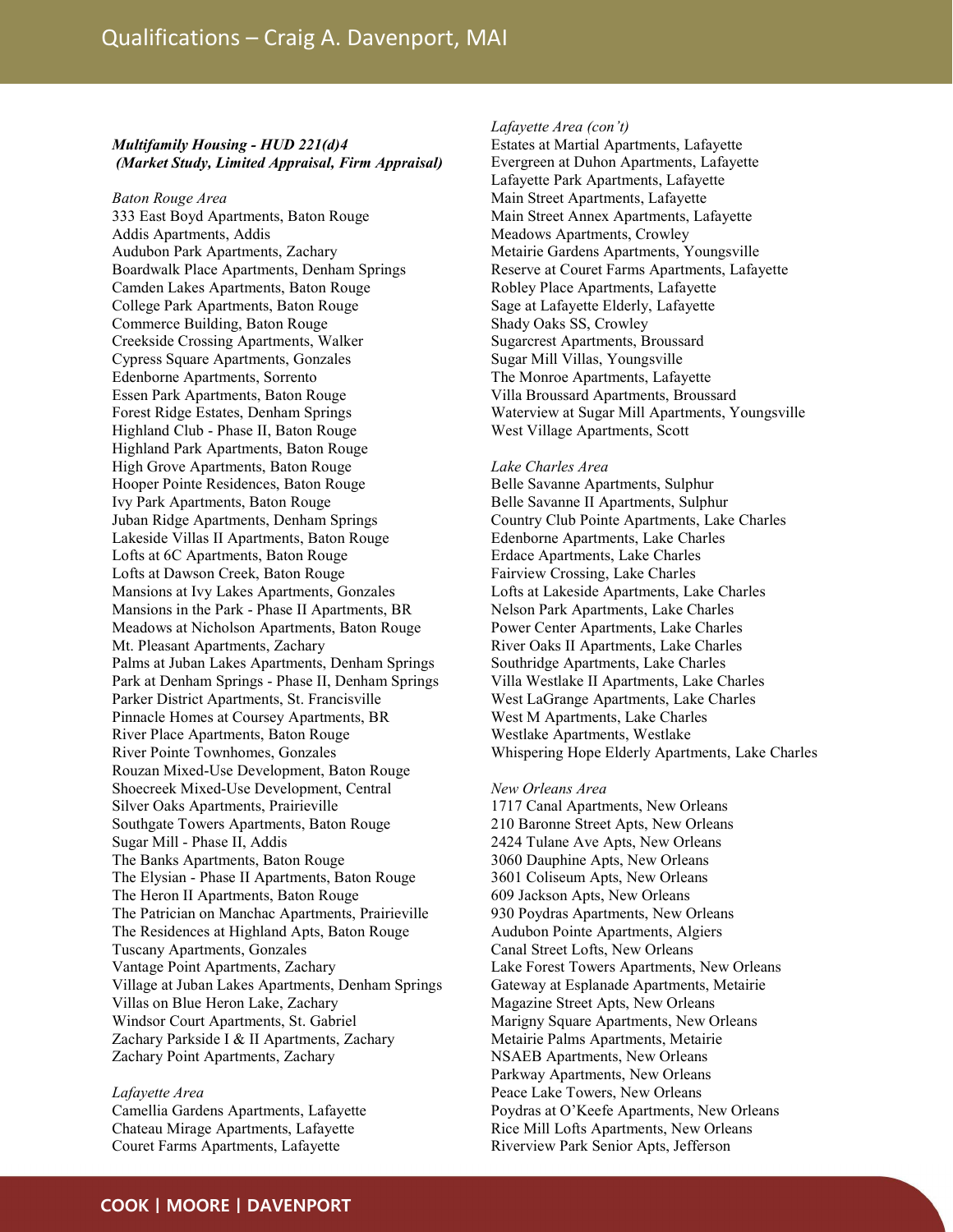# Multifamily Housing - HUD 221(d)4 (Market Study, Limited Appraisal, Firm Appraisal)

New Orleans Area (con't) Royal Lofts Apartments, New Orleans St. Ann Square Apartments, New Orleans South Market MUD, New Orleans Terrytown Apartments, Terrytown The Bottling Works Apts, New Orleans Tulane Avenue Apartments, New Orleans Via Latrobe Apartments - Phases A - C, New Orleans Village at Versailles Apartments, New Orleans Villages on the Creek Apartments, New Orleans

Shreveport/Bossier City Area Alston Place SS Housing Complex, Shreveport Blanchard Apartments, Blanchard Bossier City Apartments, Bossier City Canaan Village Apartments, Shreveport Eden Gardens Apartments, Shreveport Esplanade Ridge Apartments, Shreveport Fairfield Building Apartments, Shreveport Fairmont Towers Apartments, Shreveport Fern Park Apartments, Shreveport Jamestown I & II Apartments, Bossier City Lexington Place Apartments I & II, Bossier City Mansfield Crossing Apartments, Shreveport Meridian Club Apartments, Shreveport Monterey Hills Apartments, Vivian New Zion Apartments, Shreveport Provenance Place Apartments, Shreveport Riverscape Apartments, Shreveport River Walk Apartments, Shreveport Spring Ridge Apartments, Shreveport Stockwell Landing Apartments, Bossier City The Woodlands Apartments, Shreveport Uneeda Biscuit Apartments, Shreveport Villages at Westlake Apartments, Shreveport Villages at Westlake Apts - Phase II, Shreveport Walker Place Apartments, Bossier City

St. Tammany Parish Area Abita View Apartments, Covington Brookstone Park Apartments, Covington Chenier Mixed-Use Development, Mandeville Elan at Terra Bella Apartments, Covington Harborside Apartments, Slidell Madison Park Apartments, Covington North Park Apartments, Covington Privette Apts, Covington Savannah Apartments, Slidell Slidell Apartments, Slidell The Commons at Three Rivers, Covington The Park at Covington Apartments, Covington Three Rivers Apartments, Covington Village at Presidio Apartments, Slidell

#### Monroe Area

Century Place Apartments, Monroe North Village Apartments, Monroe North Village Plaza Apartments, Ruston North Village Plaza II, Ruston Parc Place Apartments - Phase II, Monroe Pecan Villa Apartments, Ruston Reserve at Bayou Desiard Apartments, Monroe Richland Apartments, Rayville Venable Lane Apartments, Monroe

## Other Areas

Jefferson Apartments, Jackson, MS Marksville Apartments, Marksville McComb Apartments, McComb, MS Patriot Apartments, Haughton Reserve at Squirrel Run Apartments, New Iberia Richmond Road Apartments, Texarkana, TX/AR St. Mary Apartments, Morgan City Shepard Park Village Apartments, Minden Village Homes, East Hodge Wyche Apartments, Tallulah

#### Condominium Developments

Arlington Plantation Townhomes, Baton Rouge Bengal Condominiums, Baton Rouge Berkeley Estates - Phases I & II Condominiums, Brightside Condominiums, Baton Rouge Brightside Estate Condominiums, Baton Rouge Christian Street Townhomes, Baton Rouge Courtney Place Condominiums, Baton Rouge Emerald Forest - Phase II Condominiums, Cov Georgetown Condominiums, Baton Rouge Jessica's Landing - I& II, Baton Rouge Lake Beau Pre Condominiums, Baton Rouge La Campaniele Condominiums, Baton Rouge Southgate Towers Condominiums, Baton Rouge Stonelake Condos - Phase I, Baton Rouge The Highlander Condominiums, Baton Rouge The Gates at Brightside Condos, Baton Rouge Venezia Condominiums, Biloxi, MS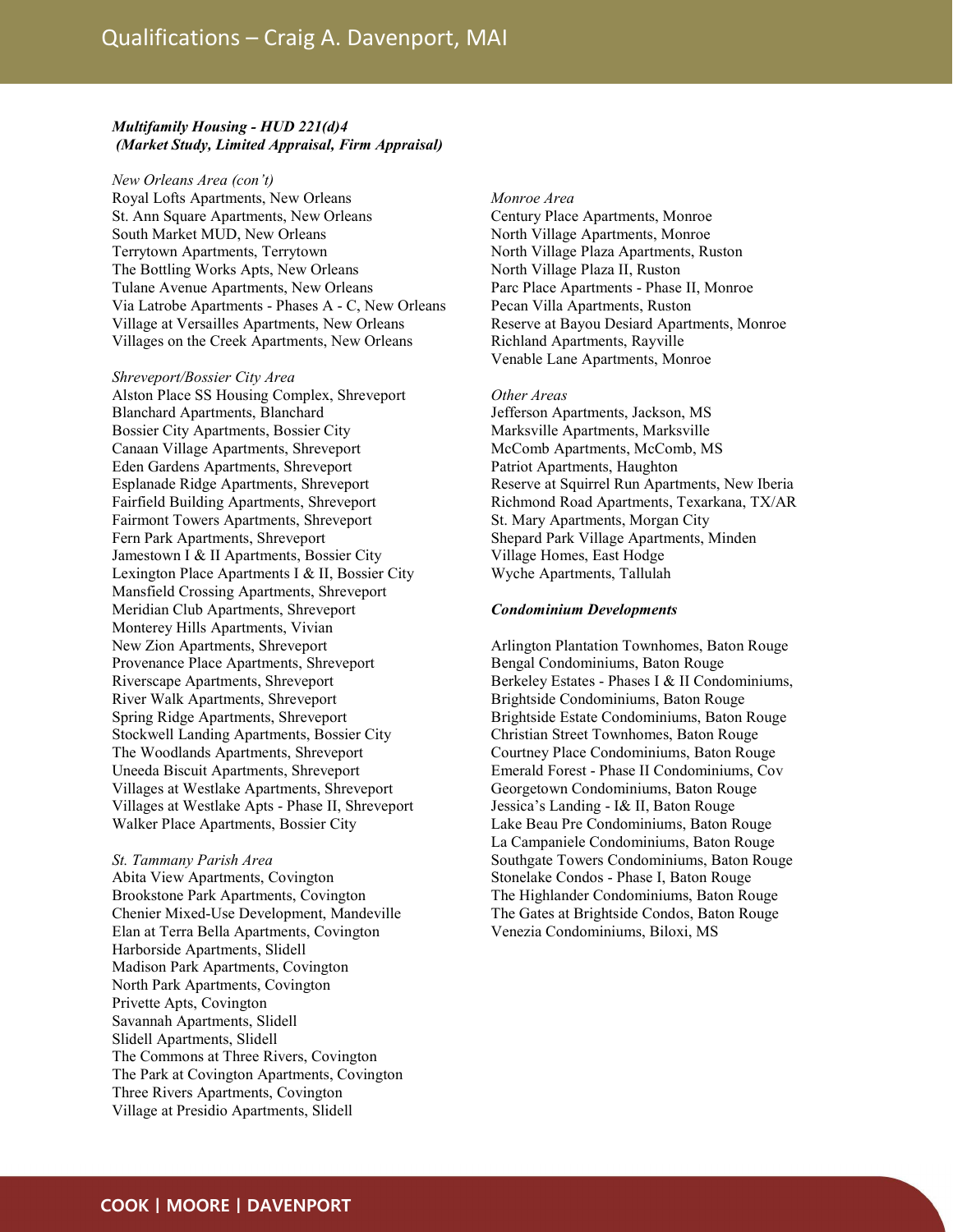## Multifamily Rent Comparability Studies - Section 8

Acadian Manor Apartments, Lafayette Arcadia Haven, Arcadia Arcadia Place, Arcadia Bethel Apartments, Alexandria Brown Park Apartments, Shreveport Chateau Ames Apartments, Marrero Christopher Inn Apartments, New Orleans Concordia Park Apartments, Ferriday Country Acres Apartments, Lafayette Cypress Apartments, Lake Charles Cypress Gardens Apartments, St. Martinville D'ville Village Rental Complex, Donaldsonville Elm Drive Apartments, Baton Rouge Elm Grove Gardens Apartments, Baton Rouge Elm Street Apartments, Baton Rouge Gulfway Terrace Apartments, New Orleans Heritage Senior at Columbia Parc, New Orleans Heritage Square Apartments, Lake Providence Holiday Acres, Baton Rouge Holy Family Apartments, Lafayette Hudson Square Apartments, Baton Rouge HY Bell Apartments, Winnfield Imani Plaza Apartments, Mansura Jefferson Place Apartments, Marrero Kathy Apartments, Crowley Kilgore Complex, Monroe King's Park Apartments, Ferriday Laurel Gardens Apartments, Metairie Little Flower Estates, Ponchatoula Live Oak Manor Apartments, Abbeville Madison Community Housing, Tallulah Magnolias Apartments, Plaquemine Meadowbrook Apartments, Monroe Meadow Park Apartments, Baton Rouge Meadows Apartments, Crowley Metairie IV Apartments, Metairie Murray Plaza Apartments, Monroe Nazareth I & II Elderly, New Orleans New Chateau Apartments, Marrero Oak Manor Apartments, Monroe Ouachita Grand Apartments, Monroe Pine Hill Apartments, Shreveport Renaissance Gateway Apartments, Baton Rouge Richmond Townhomes, Monroe Ridgefield Apartments, Marrero Riverview Apartments, Donaldsonville St. Bernard Manor Apartments, Meraux St. Bernard Manor II Apartments, New Orleans St. Martin Manor, New Orleans St. Michaels Elderly Apartments, New Orleans Scottlandville Square Apartments, Baton Rouge Spanish Arms Apartments, Baton Rouge Tower Oaks Elderly Apartments, Lake Charles Villa du Lac Elderly Apartments, Lafayette Village Homes Apartments, East Hodge Wynhoven I Apartments, Marrero

# Multifamily Housing Market Studies

1600 Canal Street Apartments Market Study, NO Ardenwood Park Apartments, Baton Rouge Ascension Parish Apartment Market Study, Prairieville Ascension Parish Apartment Market Study, Gonzales Baronne 225 Apartments Market Study, New Orleans Baton Rouge Downtown Apt Market Study Bayou Grande Senior Apt Market Study, Shreveport Boardwalk Apartments Market Study, Hammond Bywater Apartments Market Study, New Orleans Cabana Gardens Apartments, Baton Rouge Chase Suites, Baton Rouge Chauvin Townhomes Market Study, Monroe Chef Menteur Apt Market Study, NO East Covington Apartment Market Study, Covington Denham Springs Apartment Market Study Dutchtown Apartment Market Study, Prairieville Governor House Apartment Market Study, NO Hammond Apartment Market Study, Hammond Lafayette Apartment/Condominium Market Study Lake Charles Apartment Market Study, Lake Charles Lakeshore Apartments Market Study, Slidell Legacy at Gonzales Apartment Market Study Live Oak Trace Market Study, Livingston Parish Metairie Apartment Market Study, Metairie Monroe Apartment Market Study, Monroe New Roads Apartment Market Study, New Roads Nine27 Apartments, New Orleans Nicholson Drive Apartment Market Study, BR North Shreveport Apartment Market Study, Shreve Oak Island Apartments Market Study, New Orleans Pineville Apartments Market Study, Pineville Ruston Apartment Market Study, Ruston Slidell Apartment Market Study, Slidell Shreveport Apartment Market Study, Shreveport Three Rivers Scattered Site, Covington Tulane Avenue Market Study, New Orleans Westbank of New Orleans Apt MS, Marrero Westwego Apartment Market Study, Westwego West Baton Rouge Parish Apt Market Study, Brusly Zachary Apartment Market Study, Zachary

## Multifamily Housing Market Studies - LHC

2101 Louisiana Avenue, New Orleans Arbor Place Apartments, Gretna Arbors at Plaquemine Apts, Plaquemine Ardenwood Park Apartments, Baton Rouge Banyan Trace Scattered Site, Baton Rouge Barataria Station Apartments, Houma Bastrop Elderly Apartments, Bastrop Bayberry Woods Elderly Apts, Baton Rouge Bayou Bend Apartments, Gray Bayou View Estates Scattered Site, Gonzales Beau Maisons Scattered Site, Lafayette Beau Soliel Place Scattered Site, Lafayette Bell School Apartments, New Orleans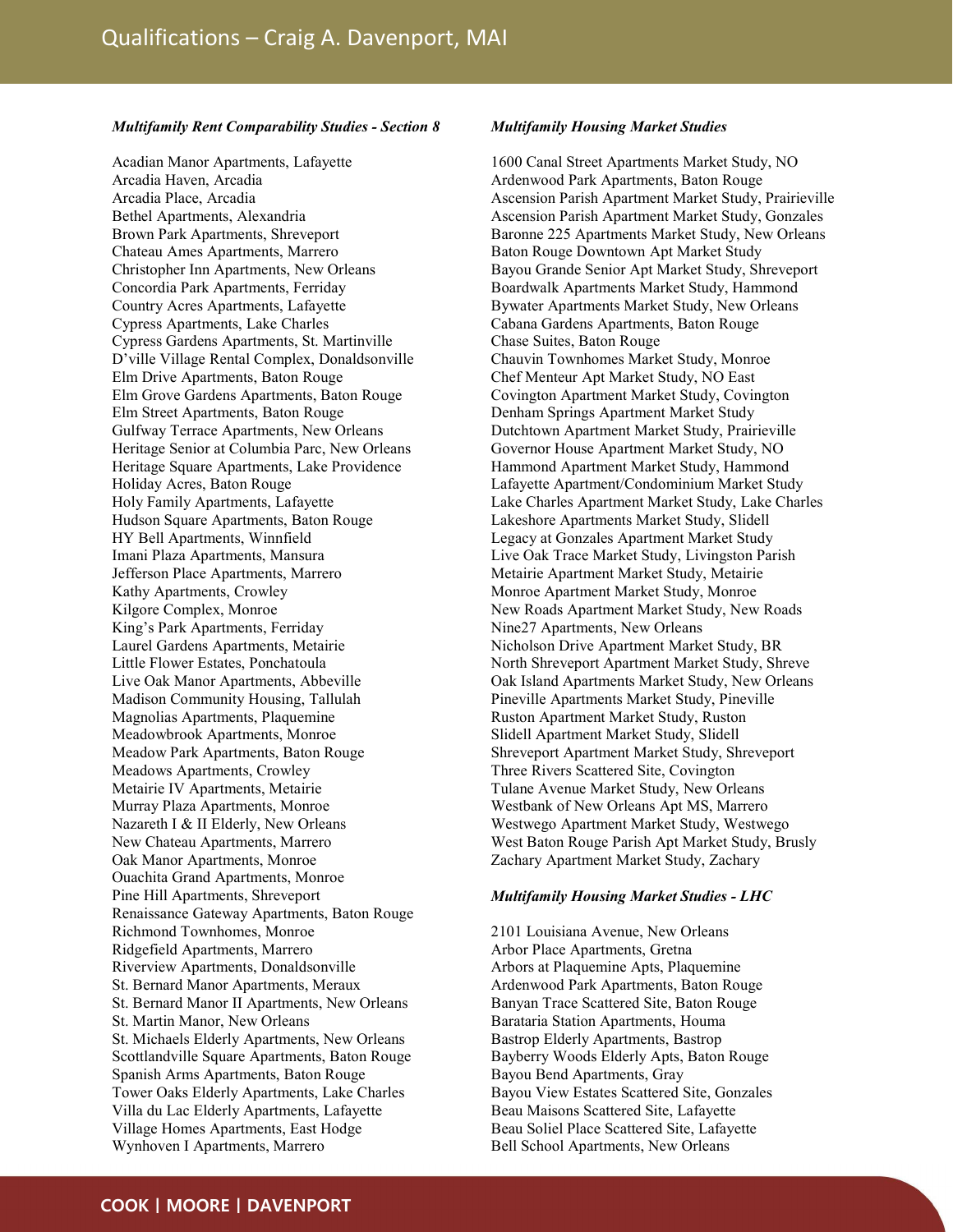# Multifamily Housing Market Studies - LHC (con't)

Belle Chasse Apts, Belle Chasse Bennett Homes Apts, Algiers Briarwood Estates at Leesville, Leesville Briarwood Estates at Oakdale, Oakdale Burnette Place Scattered Site, Houma Bywater Arts Lofts II Apartments, New Orleans Cane Ridge Apartments, Gray Chicory Place Scattered Site, Lafayette Christopher Park Apts Market Study, Algiers Claiborne Lofts Apartments, New Orleans Cornerstone Apartments, New Orleans Cottages of Acadia Scattered Site, Lafayette Cotton Bayou - Phase II Scattered Site, Monroe Country Ridge Estates, Opelousas Crescent Club Apts, New Orleans Cypress Manor I & II Apts, New Orleans Cypress Parc Apartments, New Orleans Cypress Trails Elderly Scattered Site, Lafayette Dorgenois Lofts Apartments, New Orleans Drakes Landing, Baton Rouge England Apartments, Alexandria Forest Towers Elderly Apartments, New Orleans Garden Oaks Apts, New Orleans Gentilly Ridge Elderly Apts, New Orleans Gold Seal Lofts Apartments, New Orleans Government St. Apartments, Baton Rouge Guste Homes - Phase III Apartments, New Orleans Hibernia Apartments, New Orleans Highland Park I & II Apts, New Orleans Hooper Road Apts, Baton Rouge Hooper Pointe Apts, Baton Rouge Iberville Onsite Apartments I - IV, New Orleans Iberville Parish West Apts, Plaquemine Jackson's Landing Apts, New Orleans Jefferson Davis Apartments, New Orleans Jericho Homes Scattered Site, New Orleans Kenner Scattered Site Market Study, Kenner Lafourche Resilient Housing MS, Lockport Lancelot Square Apartments, Luling LaSalle Apartments, New Orleans Lawtell Apartments, Lawtell Leesville Apartments, Leesville Legacy Heights Apartments, Alexandria Magnolia Park Apartments, Chalmette Malcolm Kenner Apartments, Kenner Marine Lofts Apartments, New Orleans Marksville Square Apartments, Marksville Marquis Apartments, New Orleans Melrose East Apts, Baton Rouge McCloud Cottages, Lockport McDonough 16 Apartments, New Orleans Monterey Glen Apts, Baton Rouge Oak Springs Apts, Baton Rouge Oak Villa Apts, Baton Rouge Oak Villa II Elderly Apartments, Algiers Oakwood Estates II Elderly SS, Hammond

Oscar Brooks Apartments, Lutcher Park Place Apartments, Chalmette Park Ridge Apartments III, Opelousas Peaks of Marksville Elderly Apts, Marksville Pecan Ridge Scattered Site, Pineville Peltier Gardens Apartments, New Orleans Pine Crest Apts, Covington Port Royal Apartments, Baton Rouge Promenade at Jackson Apartments, New Orleans The Preserve Apts, New Orleans Reserve at Howell Place Apts, Baton Rouge Richwood Scattered Site Housing, Monroe Riverfront Lofts Apartments, New Orleans Riverview Apartments, Chalmette Roquette Lodge IV Apts, Mandeville Rosa Estates SS, Alexandria Rosepine Seniors Apartments, Rosepine Senior Residences at Columbia, New Orleans Seth Gardens Apartments, Thibodaux Smiley Heights Apts, Baton Rouge St. Gabriel Scattered Site, St. Gabriel St. Michael's Elderly Housing, New Orleans Southwoods Patio Homes Apartments, Algiers Spanish Arms Apartments, Baton Rouge Sunset Grove Apartments, Sunset Terrebonne Elderly Apts, Houma The Elysian Apartments - Phase II, Baton Rouge The Woodlands Apartments, Chalmette Town Square Apartments, Ball Townhomes of Sherwood, Baton Rouge United Jeweler-Lee Hardware Apt MS, Shreveport Vacherie Apartments, Vacherie Vidalia Meadows Apartments, Vidalia Ville Platte Apartments, Ville Platte Wisdom Place Elderly Apts, New Orleans

## Scattered Site Housing Developments - LHC

Alston Place Homes, Shreveport Ashley Place II & III SS Complex, Denham Audrey Heights SS Complex, Covington Banyan Trace - Phase II SS Complex, Baton Rouge Bayou Park Scattered Site Complex, Alexandria Beau Maisons SS Housing Complex, Lafayette Beau Soliel SS Housing Complex, Lafayette Belhaven Trace SS Housing Complex, BR Beouf River SS Housing Complex, Monroe Briarwood Estates SS Housing Complex, Winnfield Broadmoor Village II SS, Independence Brookstown Place SS Housing Complex, BR Byers Estates V SS Housing Complex, Monroe Cameron Speaks SS Housing Complex, Cameron Candlewood Estates II SS, Jeanerette Clearview Estates SS Housing Complex, Lutcher Columbia Station SS Housing Complex, Bogalusa Cotton Bayou I & II SS Housing Complex, Monroe